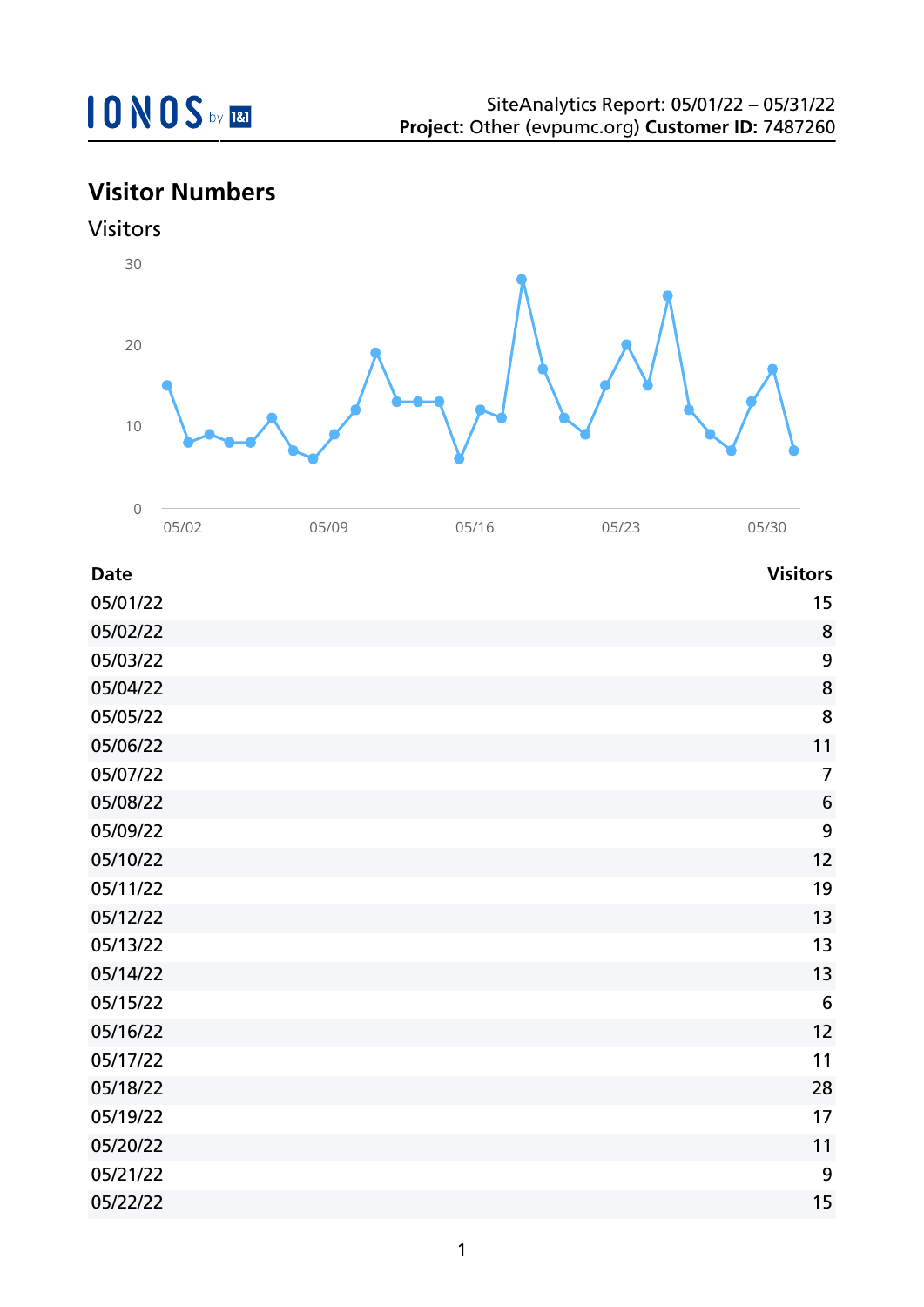| <b>Date</b>  | <b>Visitors</b> |
|--------------|-----------------|
| 05/23/22     | 20              |
| 05/24/22     | 15              |
| 05/25/22     | 26              |
| 05/26/22     | 12              |
| 05/27/22     | 9               |
| 05/28/22     | $\overline{7}$  |
| 05/29/22     | 13              |
| 05/30/22     | 17              |
| 05/31/22     | 7               |
| <b>Total</b> | 386             |

### Sessions



| <b>Date</b> | <b>Sessions</b> |
|-------------|-----------------|
| 05/01/22    | 16              |
| 05/02/22    | 8               |
| 05/03/22    | 9               |
| 05/04/22    | 9               |
| 05/05/22    | 8               |
| 05/06/22    | 11              |
| 05/07/22    | 7               |
| 05/08/22    | 6               |
| 05/09/22    | 9               |
| 05/10/22    | 15              |
| 05/11/22    | 19              |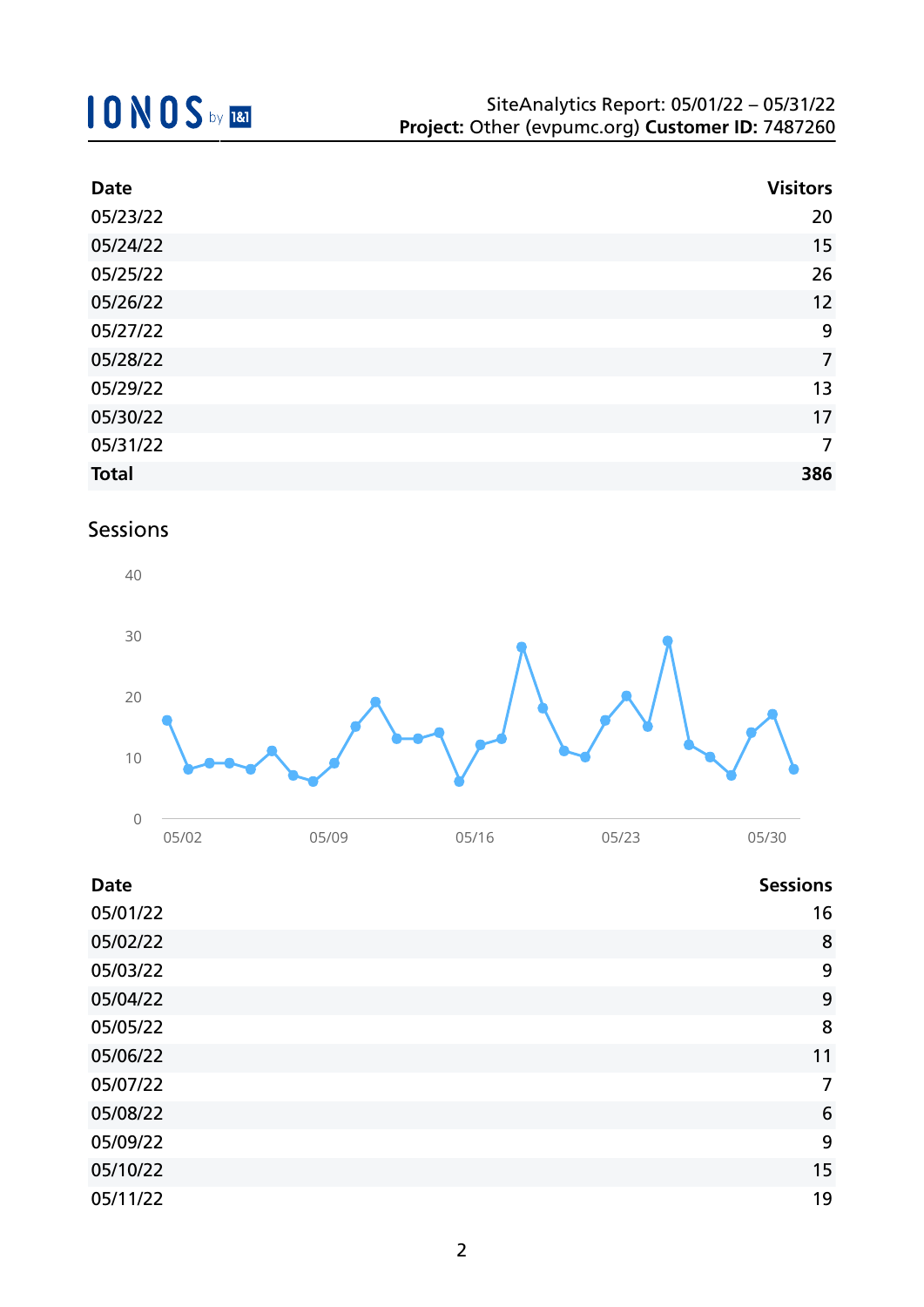| <b>Date</b>  | <b>Sessions</b> |
|--------------|-----------------|
| 05/12/22     | 13              |
| 05/13/22     | 13              |
| 05/14/22     | 14              |
| 05/15/22     | $6\phantom{1}6$ |
| 05/16/22     | 12              |
| 05/17/22     | 13              |
| 05/18/22     | 28              |
| 05/19/22     | 18              |
| 05/20/22     | 11              |
| 05/21/22     | 10              |
| 05/22/22     | 16              |
| 05/23/22     | 20              |
| 05/24/22     | 15              |
| 05/25/22     | 29              |
| 05/26/22     | 12              |
| 05/27/22     | 10              |
| 05/28/22     | $\overline{7}$  |
| 05/29/22     | 14              |
| 05/30/22     | 17              |
| 05/31/22     | 8               |
| <b>Total</b> | 403             |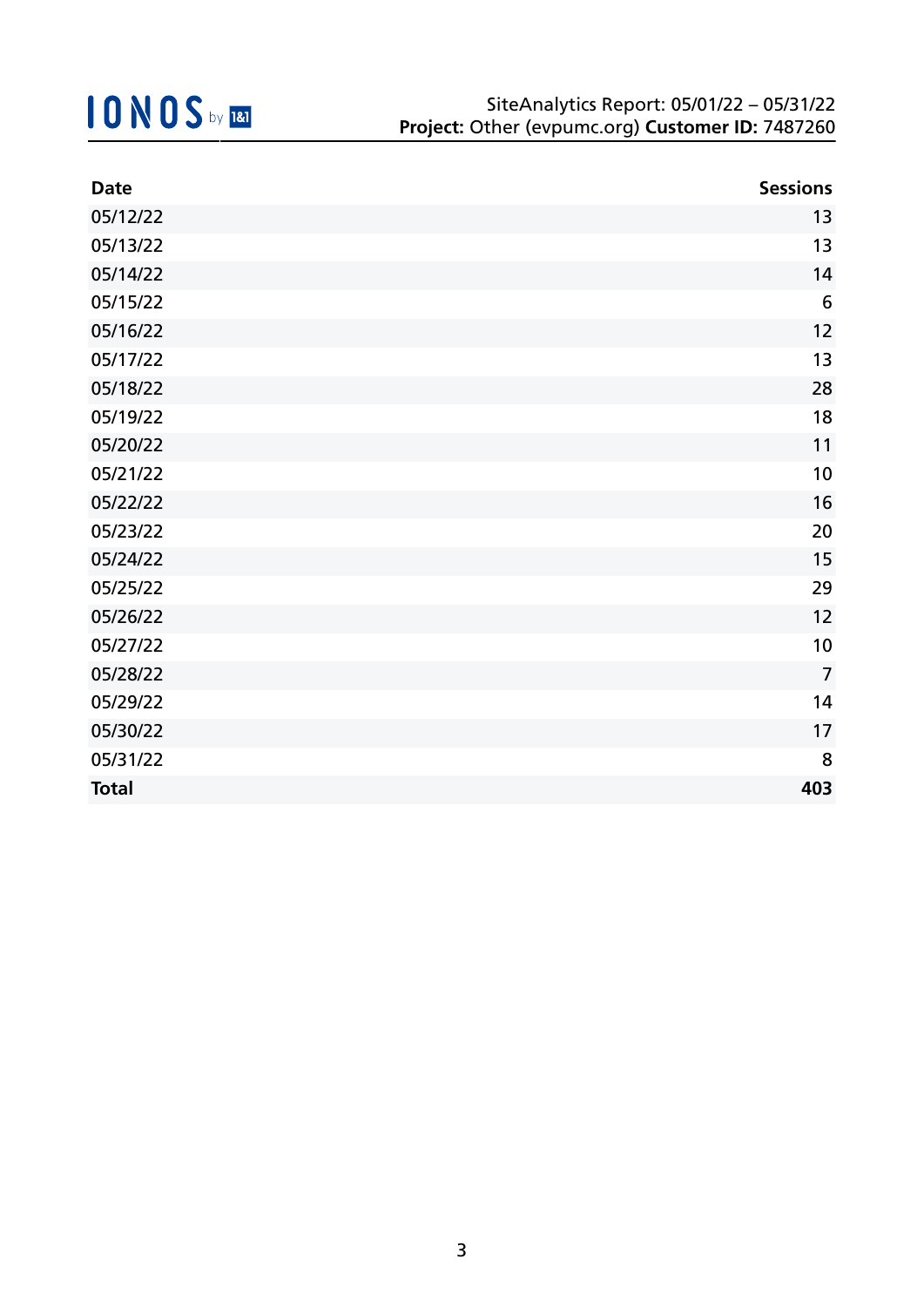### Search Engine Robots



| <b>Search Engine Robots</b> | <b>Sessions</b> | Percentage |
|-----------------------------|-----------------|------------|
| SiteLockSpider              | 806             | 32.15%     |
| bingbot/2.0                 | 379             | 15.12%     |
| AhrefsBot/7.0               | 239             | 9.53%      |
| ZoominfoBot                 | 232             | 9.25%      |
| Sogou web spider/4.0        | 173             | 6.90%      |
| SemrushBot/7~bl             | 96              | 3.83%      |
| <b>PetalBot mobile</b>      | 74              | 2.95%      |
| MJ12bot/v1.4.8              | 69              | 2.75%      |
| Orbbot/1.1                  | 54              | 2.15%      |
| panscient.com               | 40              | 1.60%      |
| Applebot/0.1                | 34              | 1.36%      |
| 360Spider                   | 30              | 1.20%      |
| Googlebot/2.1               | 30              | 1.20%      |
| netEstate NE Crawler        | 29              | 1.16%      |
| MegaIndex.ru/2.0            | 27              | 1.08%      |
| <b>SEOkicks</b>             | 27              | 1.08%      |
| Googlebot-Mobile            | 25              | 1.00%      |
| <b>IonCrawl</b>             | 23              | 0.92%      |
| intelx.io_bot               | 20              | 0.80%      |
| YandexBot/3.0               | 18              | 0.72%      |
| centuryb.o.t9               | 18              | 0.72%      |
| Dataprovider                | 12              | 0.48%      |
| DuckDuckGo-Favicons-Bot/1.0 | 8               | 0.32%      |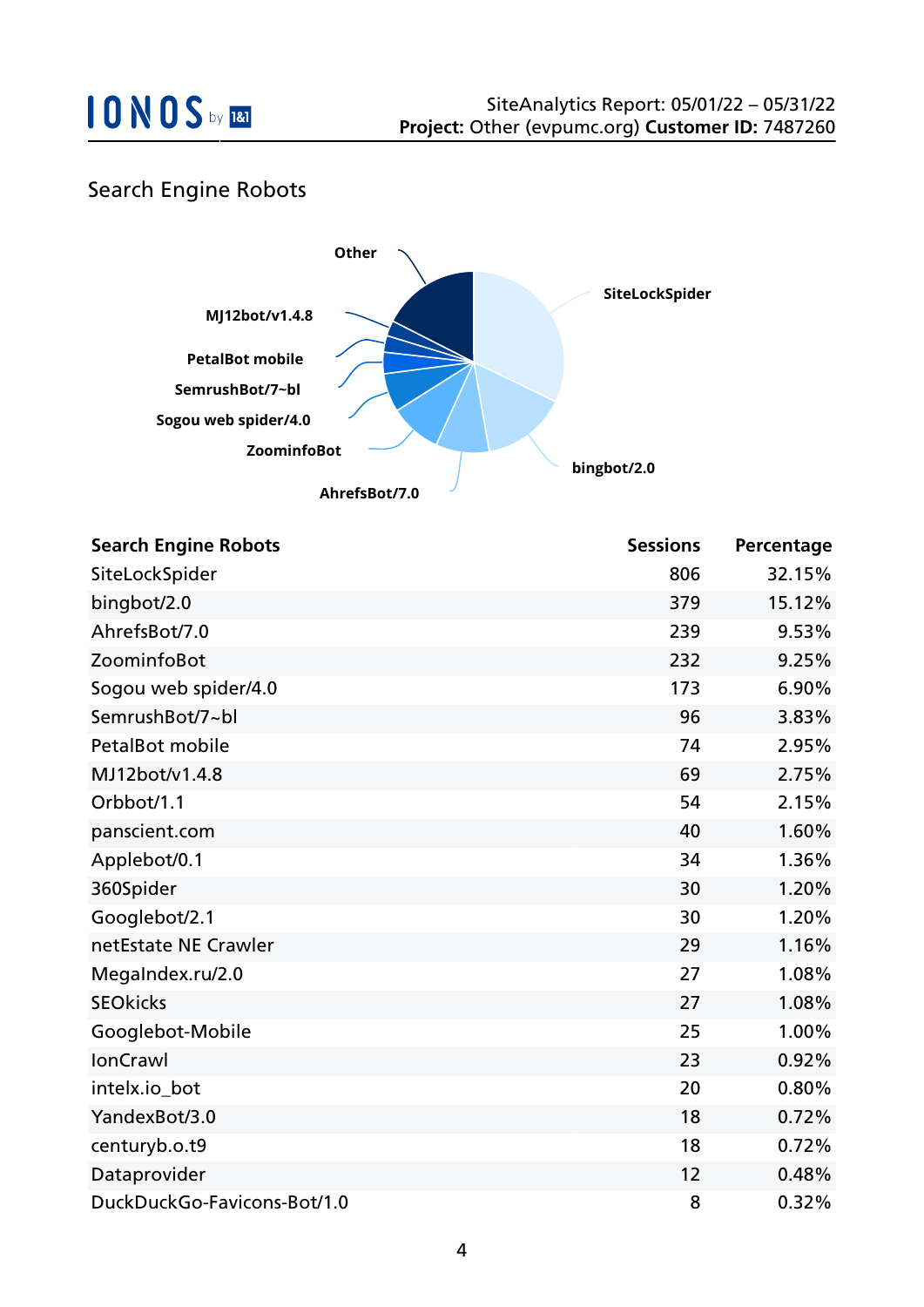| <b>Search Engine Robots</b> | <b>Sessions</b> | Percentage |
|-----------------------------|-----------------|------------|
| Mail.RU_Bot/2.0             | 7               | 0.28%      |
| WikiDo/1.1                  | $\overline{7}$  | 0.28%      |
| Barkrowler/0.9              | 6               | 0.24%      |
| Baiduspider/2.0             | 4               | 0.16%      |
| SeznamBot/3.2               | 4               | 0.16%      |
| ips-agent                   | 3               | 0.12%      |
| CCBot/2.0                   | $\overline{2}$  | 0.08%      |
| <b>Headless Chrome</b>      | $\overline{2}$  | 0.08%      |
| Baiduspider/2.0 mobile      | 1               | 0.04%      |
| <b>Bytespider</b>           | 1               | 0.04%      |
| DF Bot 1.0                  | 1               | 0.04%      |
| Mail.RU_Bot/Favicons/2.0    | 1               | 0.04%      |
| Mail.RU_Bot/Robots/2.0      | 1               | 0.04%      |
| Neevabot/1.0                | 1               | 0.04%      |
| Nicecrawler/1.1             | 1               | 0.04%      |
| ScamadviserExternalHit/1.0  | 1               | 0.04%      |
| Yahoo! Slurp                | 1               | 0.04%      |
| <b>Total</b>                | 2,507           | 100.00%    |

## **Page Analysis**

## Most Frequently Visited Pages

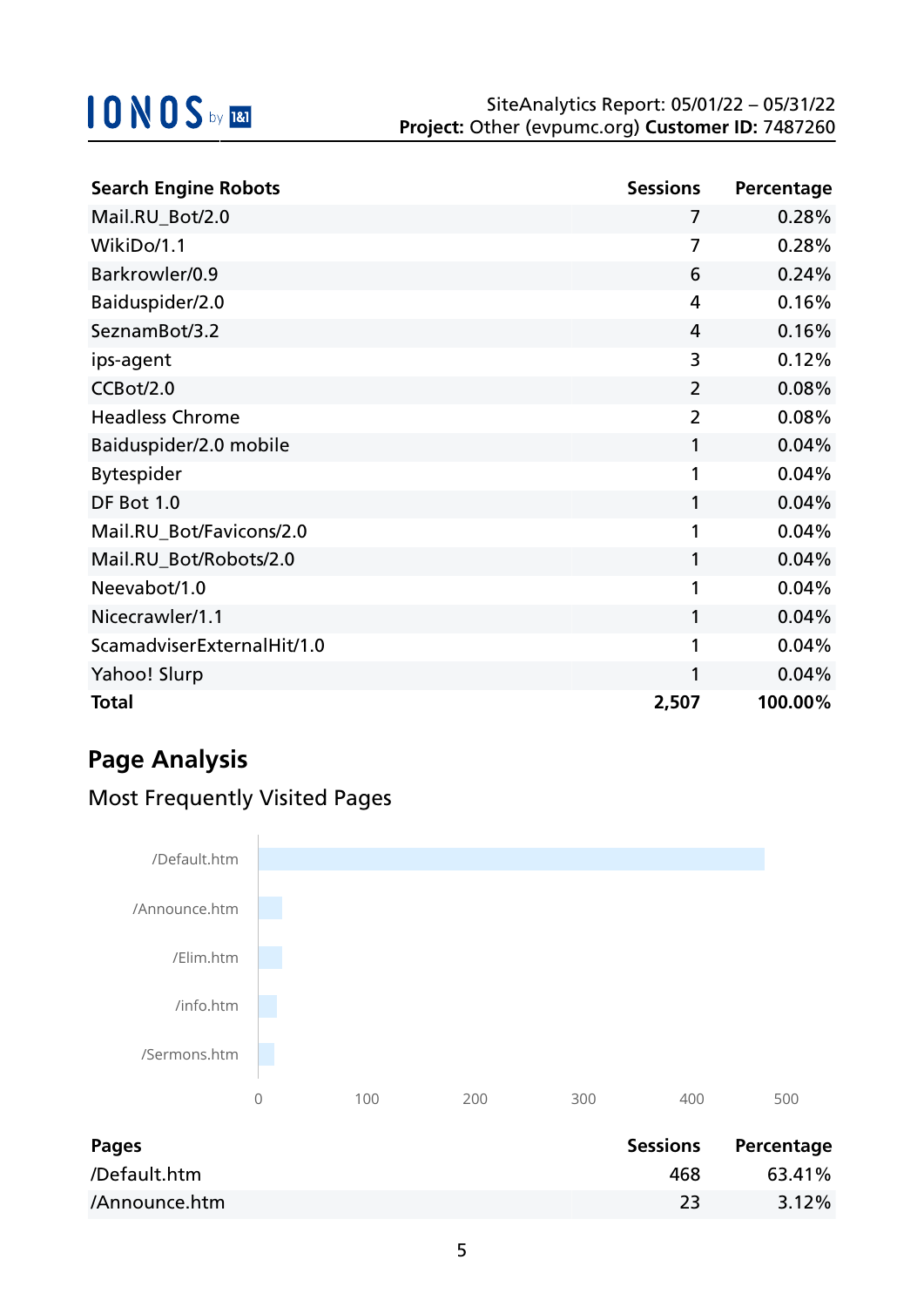| <b>Pages</b>               | <b>Sessions</b> | Percentage |
|----------------------------|-----------------|------------|
| /Elim.htm                  | 23              | 3.12%      |
| /info.htm                  | 18              | 2.44%      |
| /Sermons.htm               | 16              | 2.17%      |
| /Believe.htm               | 15              | 2.03%      |
| <b><i>N</i></b> orship.htm | 15              | 2.03%      |
| /M-Statement.htm           | 14              | 1.90%      |
| <b>NideoServices.htm</b>   | 14              | 1.90%      |
| /NewsLetterIdx.htm         | 13              | 1.76%      |
| /St_Johns.htm              | 12              | 1.63%      |
| /Offerings.htm             | 11              | 1.49%      |
| Nideo.htm                  | 11              | 1.49%      |
| /web links.htm             | 10              | 1.36%      |
| /Calendar.htm              | 9               | 1.22%      |
| /Stats.htm                 | 9               | 1.22%      |
| /Elim-HISTORY.htm          | 7               | 0.95%      |
| /Elim_M-Statement.htm      | 7               | 0.95%      |
| /StJohns_M-Statement.htm   | 7               | 0.95%      |
| /CalendarOld.htm           | 6               | 0.81%      |
| /St_Johns-HISTORY.htm      | 6               | 0.81%      |
| /missions.htm              | 5               | 0.68%      |
| /valley_views0813.htm      | 4               | 0.54%      |
| /valley_views0913.htm      | 4               | 0.54%      |
| /valley_views1013.htm      | 4               | 0.54%      |
| /valley_views1113.htm      | 4               | 0.54%      |
| /Ann012614.htm             | 1               | 0.14%      |
| /Announce102608.htm        | 1               | 0.14%      |
| /test.htm                  | 1               | 0.14%      |
| <b>Total</b>               | 738             | 100.00%    |

### Keywords

No data is available for this report during the current time period.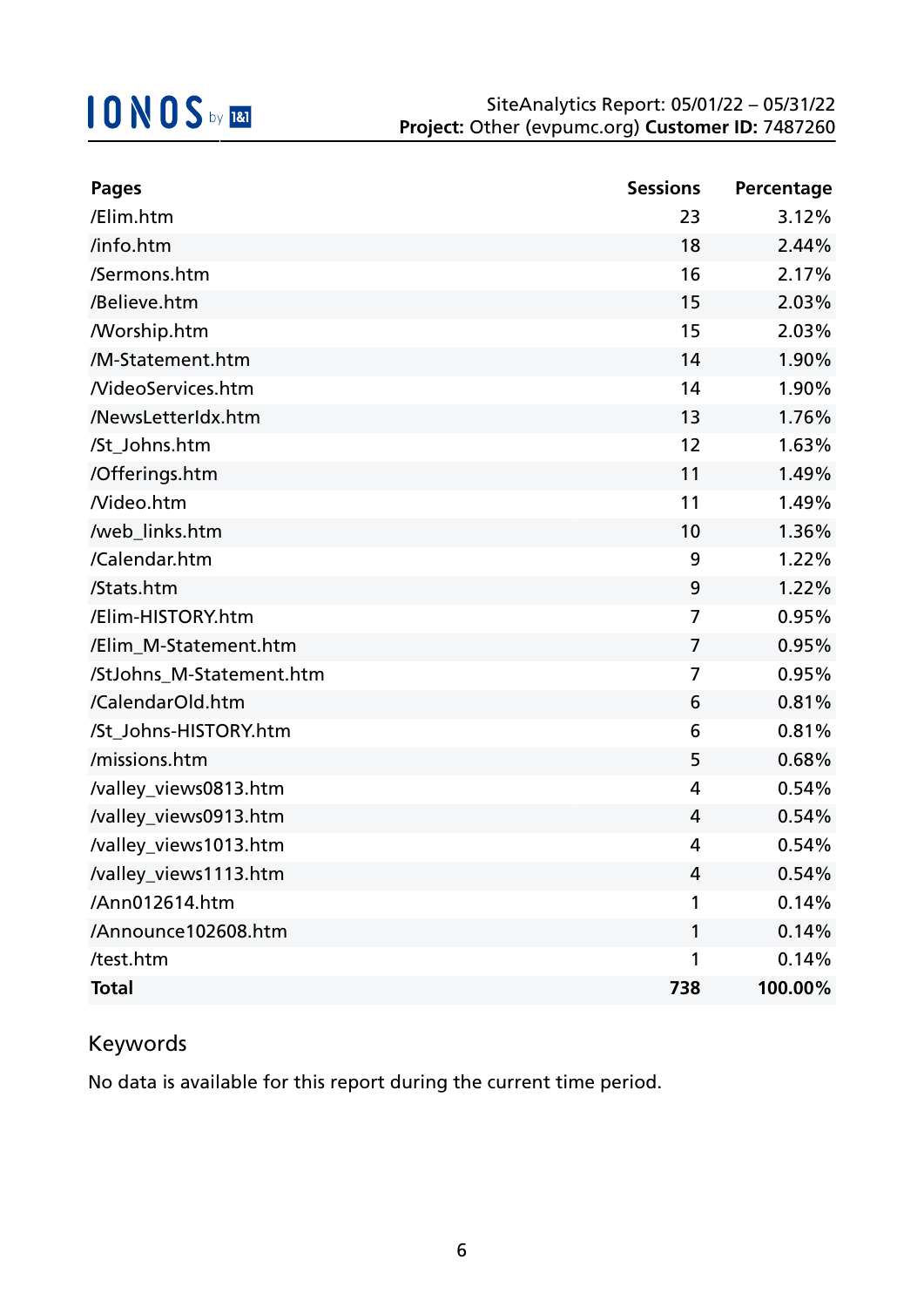## Referring Pages



| Pages                 | <b>Sessions</b> |
|-----------------------|-----------------|
| http://google.com/url | 31              |
| https://google.com    | 21              |
| https://google.com/   | 18              |
| http://flalib.org     | 4               |
| http://danhale.xyz/   |                 |
| http://google.com/    |                 |
| http://katrd.xyz/     |                 |

## **Browsers & Systems**

Browsers



| <b>Browsers</b> |     | <b>Sessions Percentage</b> |
|-----------------|-----|----------------------------|
| Chrome          | 210 | 52.11%                     |

| essions | Percentage |
|---------|------------|
| 210     | 52.11%     |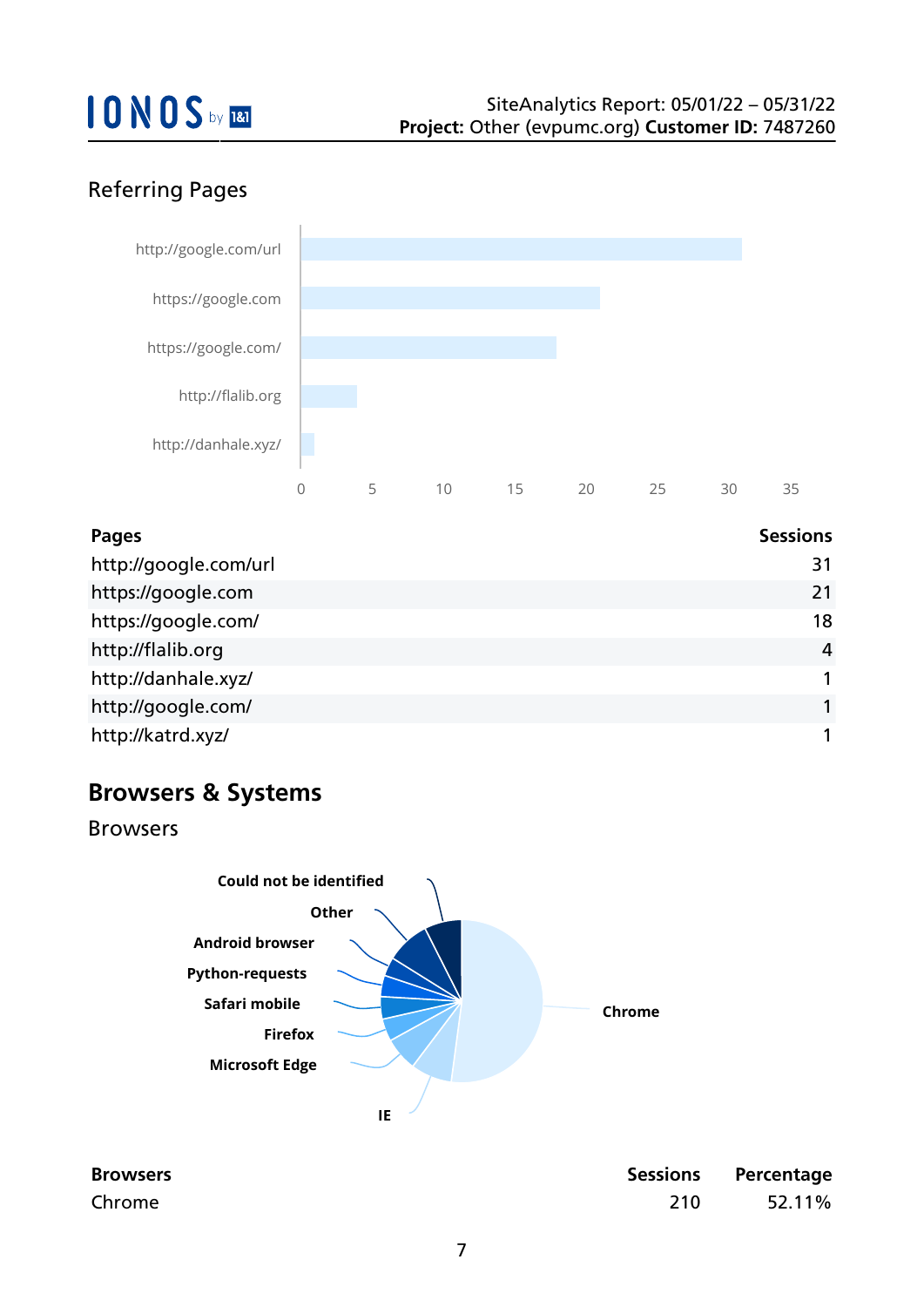| <b>Browsers</b>         | <b>Sessions</b> | Percentage |
|-------------------------|-----------------|------------|
| IE                      | 33              | 8.19%      |
| Microsoft Edge          | 27              | 6.70%      |
| Firefox                 | 18              | 4.47%      |
| Safari mobile           | 18              | 4.47%      |
| Python-requests         | 17              | 4.22%      |
| Android browser         | 15              | 3.72%      |
| <b>Chrome Mobile</b>    | 14              | 3.47%      |
| Java                    | 4               | 0.99%      |
| <b>Android WebView</b>  | $\overline{2}$  | 0.50%      |
| Safari                  | $\overline{2}$  | 0.50%      |
| Wget                    | $\overline{2}$  | 0.50%      |
| <b>Apple Mail</b>       | 1               | 0.25%      |
| Arora                   | 1               | 0.25%      |
| Firefox (BonEcho)       | 1               | 0.25%      |
| Firefox mobile          | 1               | 0.25%      |
| Google App              | 1               | 0.25%      |
| Konqueror               | 1               | 0.25%      |
| Links                   | 1               | 0.25%      |
| Mobile Samsung Browser  | 1               | 0.25%      |
| Opera                   | 1               | 0.25%      |
| Pale Moon               | $\mathbf{1}$    | 0.25%      |
| <b>CURL</b>             | 1               | 0.25%      |
| Could not be identified | 30              | 7.44%      |
| <b>Total</b>            | 403             | 100.00%    |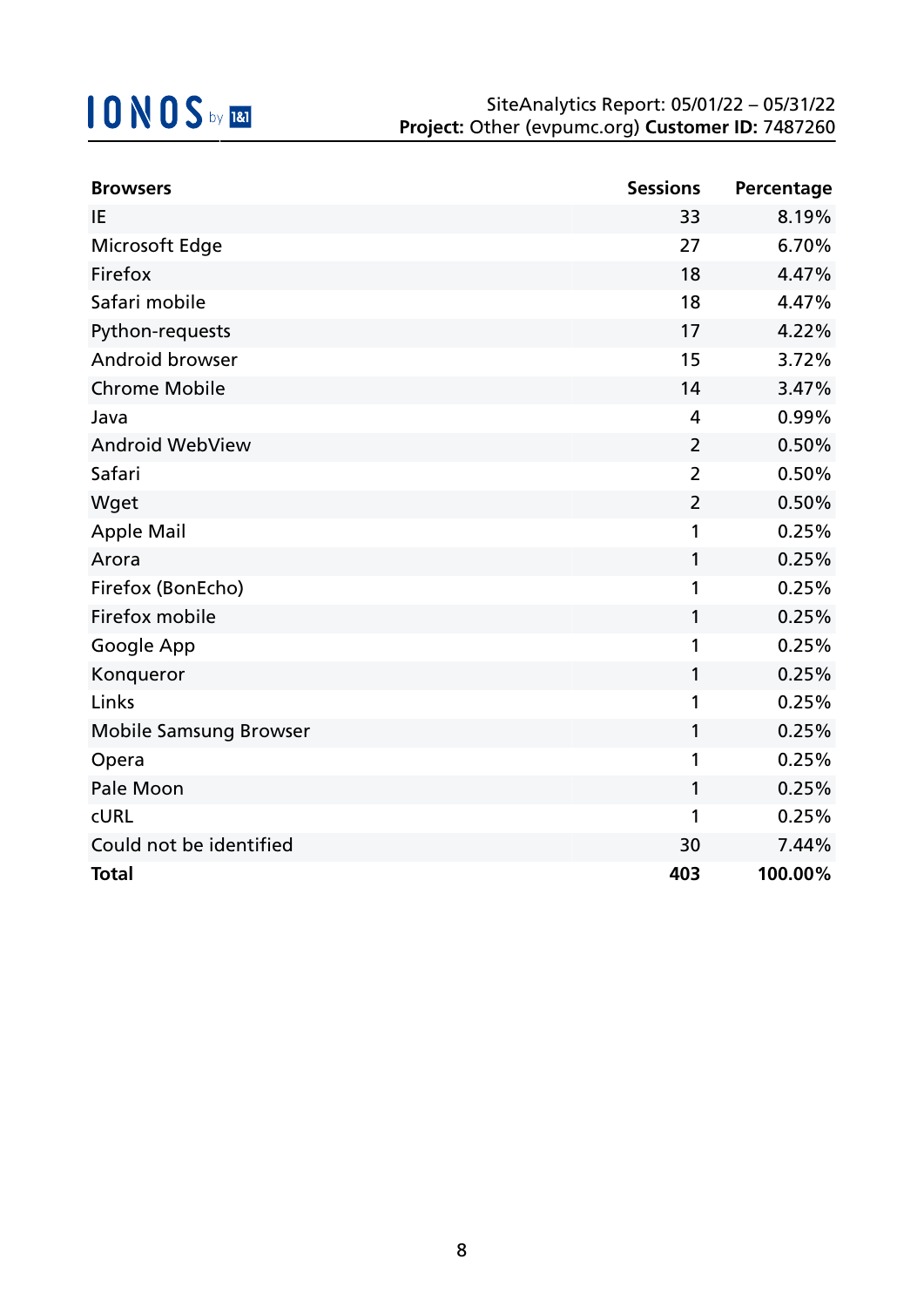

## Operating Systems



| <b>Operating Systems</b> | <b>Sessions</b> | Percentage |
|--------------------------|-----------------|------------|
| Windows                  | 224             | 55.58%     |
| Linux                    | 34              | 8.44%      |
| Android                  | 29              | 7.20%      |
| iOS                      | 24              | 5.96%      |
| macOS                    | 22              | 5.46%      |
| OS X                     | 16              | 3.97%      |
| <b>JVM</b>               | $\overline{4}$  | 0.99%      |
| Could not be identified  | 50              | 12.41%     |
| <b>Total</b>             | 403             | 100.00%    |

## **Visitor Locations**

#### Countries

| <b>Countries</b>      | <b>Sessions</b> | Percentage |
|-----------------------|-----------------|------------|
| <b>United States</b>  | 229             | 56.82%     |
| <b>United Kingdom</b> | 26              | 6.45%      |
| Russia                | 20              | 4.96%      |
| Germany               | 18              | 4.47%      |
| Singapore             | 15              | 3.72%      |
| China                 | 13              | 3.23%      |
| Australia             | 12              | 2.98%      |
| <b>Belgium</b>        | 10              | 2.48%      |
| France                | 8               | 1.99%      |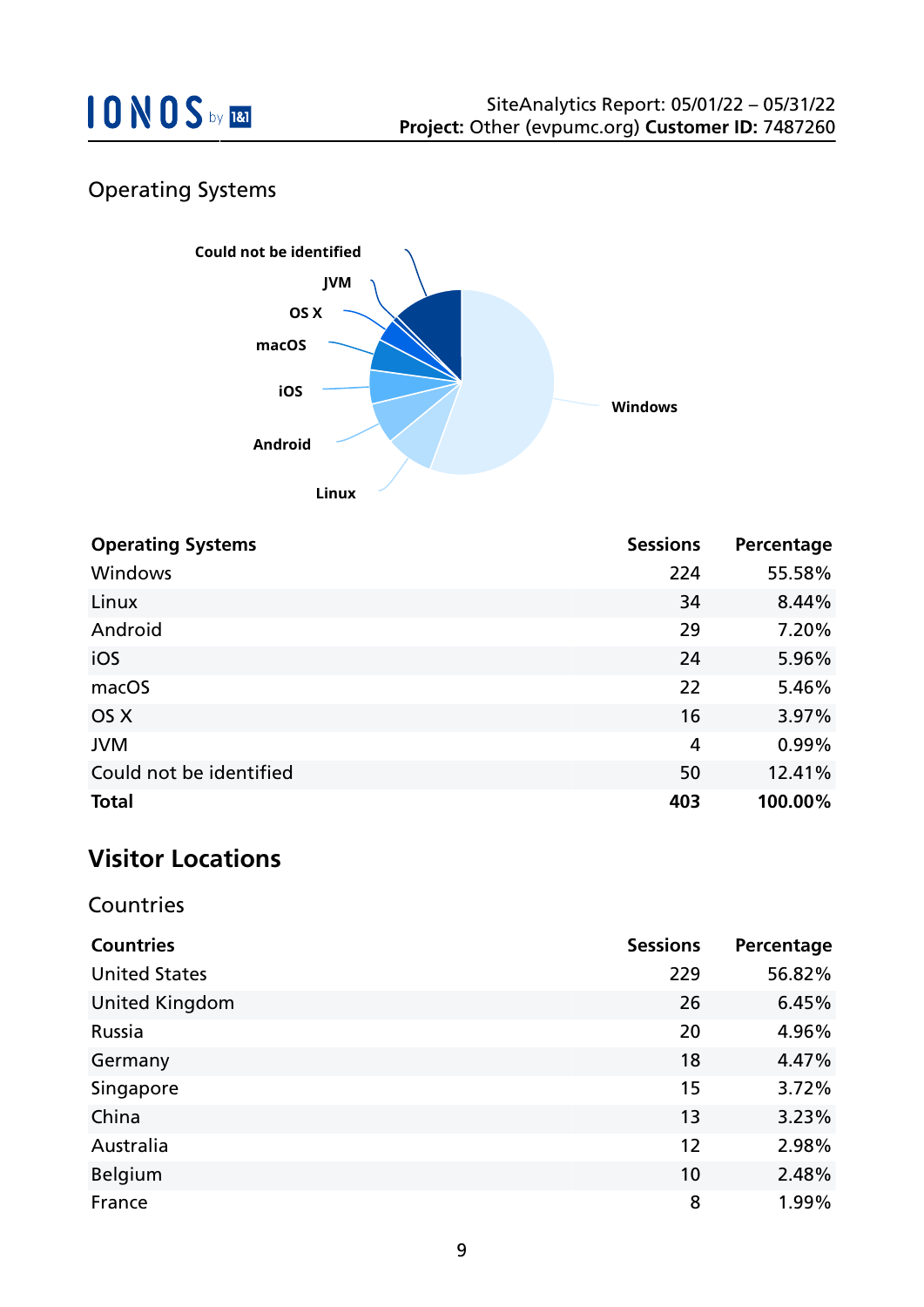| <b>Countries</b>    | <b>Sessions</b> | Percentage |
|---------------------|-----------------|------------|
| Sweden              | 8               | 1.99%      |
| Hong Kong SAR China | 6               | 1.49%      |
| Ireland             | 6               | 1.49%      |
| Canada              | 5               | 1.24%      |
| India               | 4               | 0.99%      |
| Netherlands         | 4               | 0.99%      |
| Norway              | 4               | 0.99%      |
| Finland             | 3               | 0.74%      |
| <b>Brazil</b>       | $\overline{2}$  | 0.50%      |
| Vietnam             | $\overline{2}$  | 0.50%      |
| Austria             | $\mathbf{1}$    | 0.25%      |
| <b>Bulgaria</b>     | 1               | 0.25%      |
| Indonesia           | 1               | 0.25%      |
| <b>Italy</b>        | 1               | 0.25%      |
| Malaysia            | 1               | 0.25%      |
| Panama              | 1               | 0.25%      |
| Portugal            | 1               | 0.25%      |
| Romania             | 1               | 0.25%      |
| <b>Total</b>        | 403             | 100.00%    |

#### **Continents**

| <b>Continents</b>    | <b>Sessions</b> | Percentage |
|----------------------|-----------------|------------|
| <b>North America</b> | 235             | 58.31%     |
| Europe               | 112             | 27.79%     |
| Asia                 | 42              | 10.42%     |
| Oceania              | 12              | 2.98%      |
| South America        | 2               | 0.50%      |
| <b>Total</b>         | 403             | 100.00%    |

## **Information about the evaluations**

#### Visitors

This evaluation shows how many visitors accessed your website. Visitors are uniquely identified on the basis of the IP address and the browser ID. If a visitor goes to your website more than once a day, only one visitor is counted.